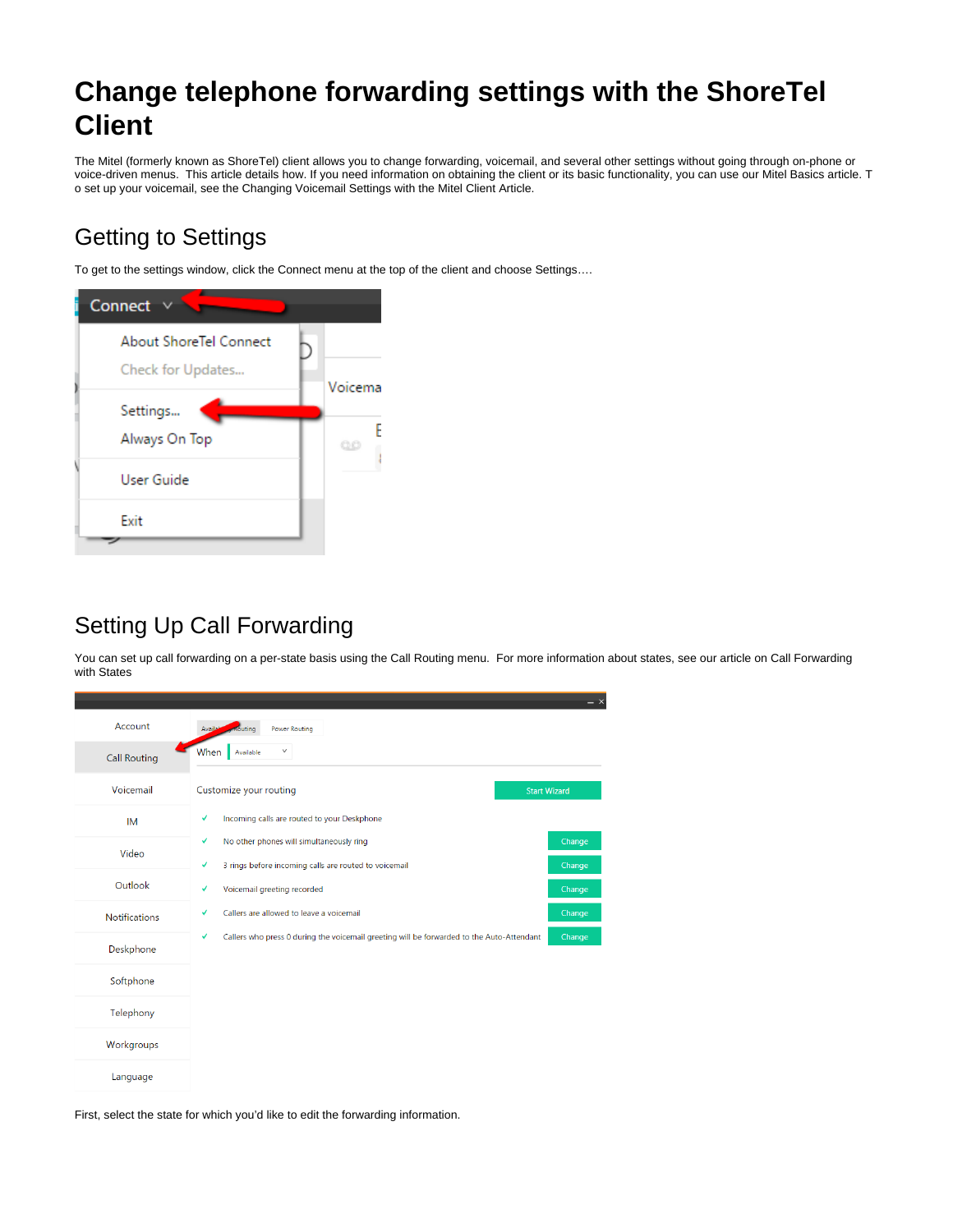

✓ No other phones will simultaneously

You're then given a number of options for forwarding your calls.

### Traditional Call Forwarding

To access the same call forwarding options available on your phone, click on the Change button next to either "[#] rings before incoming calls are routed to voicemail" or "Incoming Calls are immediately routed to voicemail"

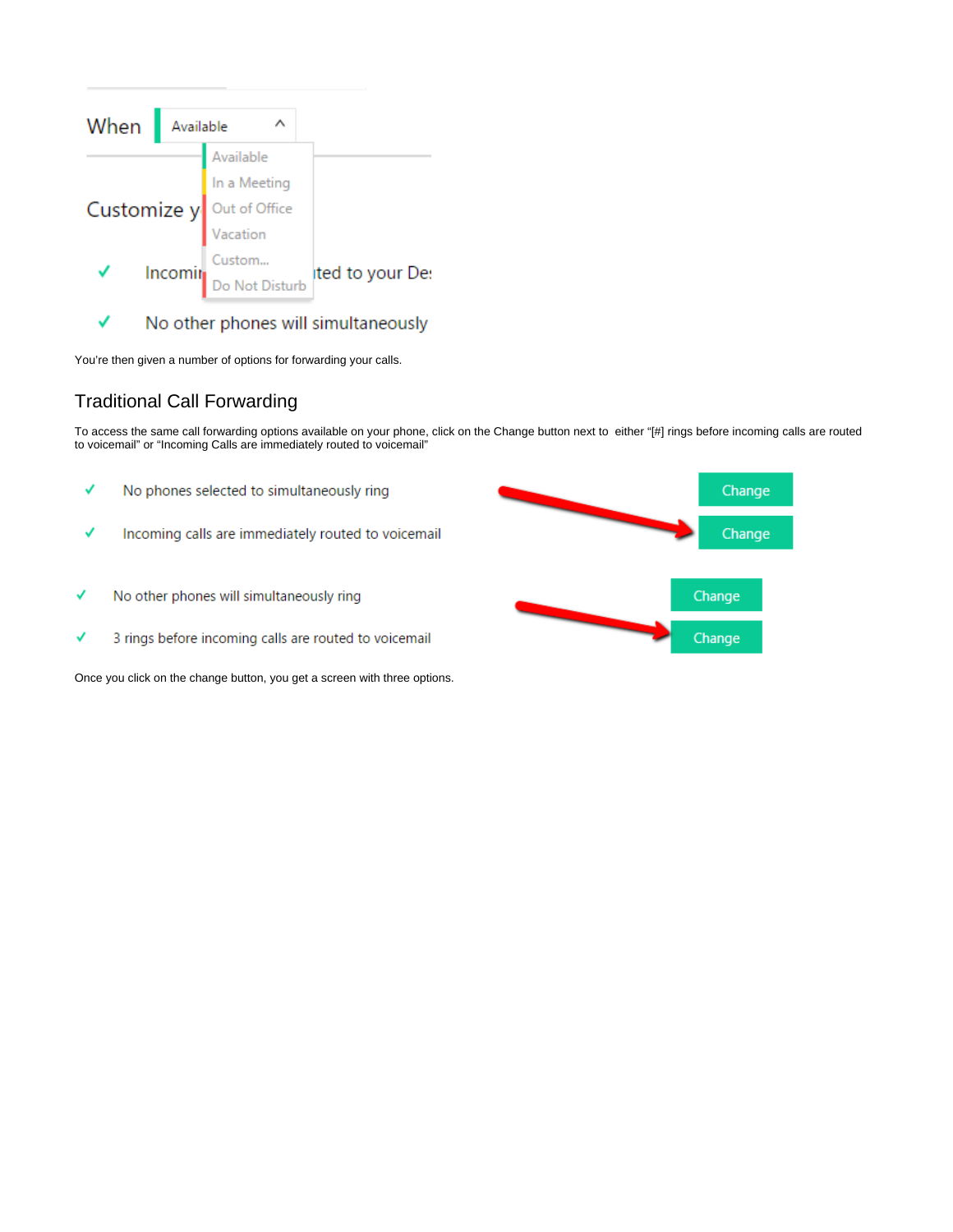| If I'm not picking up an incoming call at<br>my extension |                                                                        |              |             |              |  |  |  |  |
|-----------------------------------------------------------|------------------------------------------------------------------------|--------------|-------------|--------------|--|--|--|--|
| Keep ringing the number above                             |                                                                        |              |             |              |  |  |  |  |
| <sup>●</sup> Forward the call to my voicemail             |                                                                        | $\checkmark$ |             |              |  |  |  |  |
| $\checkmark$<br>3                                         | rings before forwarding                                                |              |             |              |  |  |  |  |
|                                                           | if I have more than 8 active calls forward immediately to my voicemail |              |             | $\checkmark$ |  |  |  |  |
| Always forward my calls to my voicemail                   |                                                                        |              | $\check{ }$ |              |  |  |  |  |

| <b>Previous</b> | <b>Next</b> |
|-----------------|-------------|
| Cancel          | Save        |

- Keep ringing the number above disables all forwarding; your phone will ring until you pick it up or the caller hands up.
- $\bullet$ Forward the call to allows you to forward the call to your voicemail or another number after a given number of rings. You can change the number of rings or the forwarding destination with the dropdown menus.
- $\bullet$ Always forward my calls to will immediately forward any calls received by your phone either to your voicemail or another number; your phone won' t ring. You can change the destination using the dropdown menu.

When you're done, click Save.

### Simultaneous Ringing

You may also want calls to your phone to cause both your phone and another phone (such as your mobile phone) to ring. To do so, select the state in which you'd like this to happen and click next to "No phones will simultaneously ring" or "This phone will simultaneously ring [number]".



Check the box next to "Also simultaneously ring the following" and click the dropdown to select a number. Enter the number exactly how you'd dial it.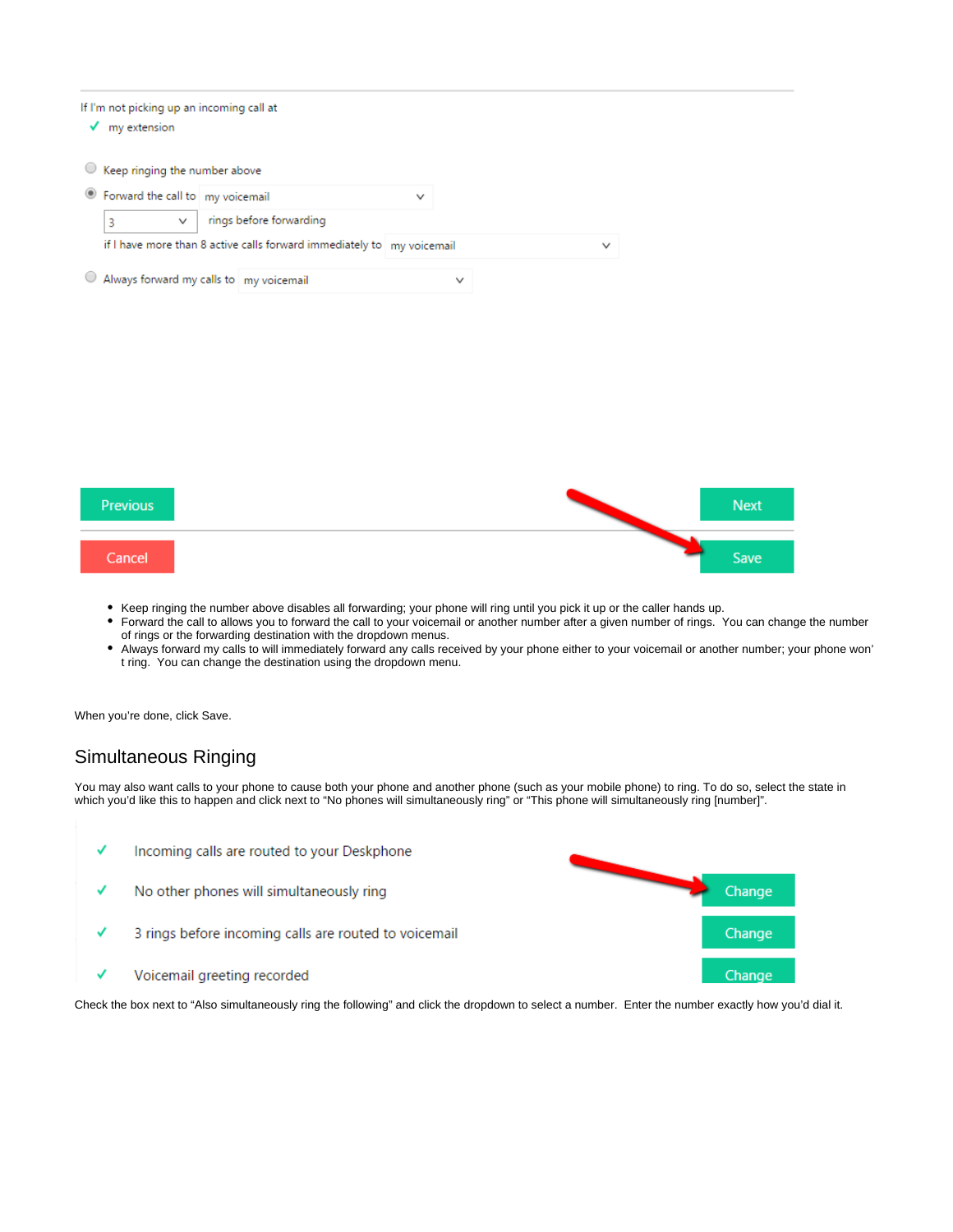#### Also simultaneously ring the following

| Select Number                                                         |                       |
|-----------------------------------------------------------------------|-----------------------|
| Changing these numbers will affect everywhere the numbers<br>are used |                       |
| Label                                                                 | <b>Number</b>         |
| Mobile                                                                | 912345678901          |
| Automatically connect<br>rings to try<br>3                            | Remove                |
| Add Label                                                             | <b>Add Number</b>     |
| <b>Use Selected Number</b>                                            | Don't Ring Any Number |

Click Use Selected Number, and then click Save.

#### Find Me

If your phone is in any state other than Available, you're also able to set your phone to ring a different number if people press 1 during your voicemail greeting. To do so, click the button next to "If callers press 1 during my voicemail greeting..."



On that screen you can set numbers using the dropdown that will be called if people press 1 during your voicemail greeting.